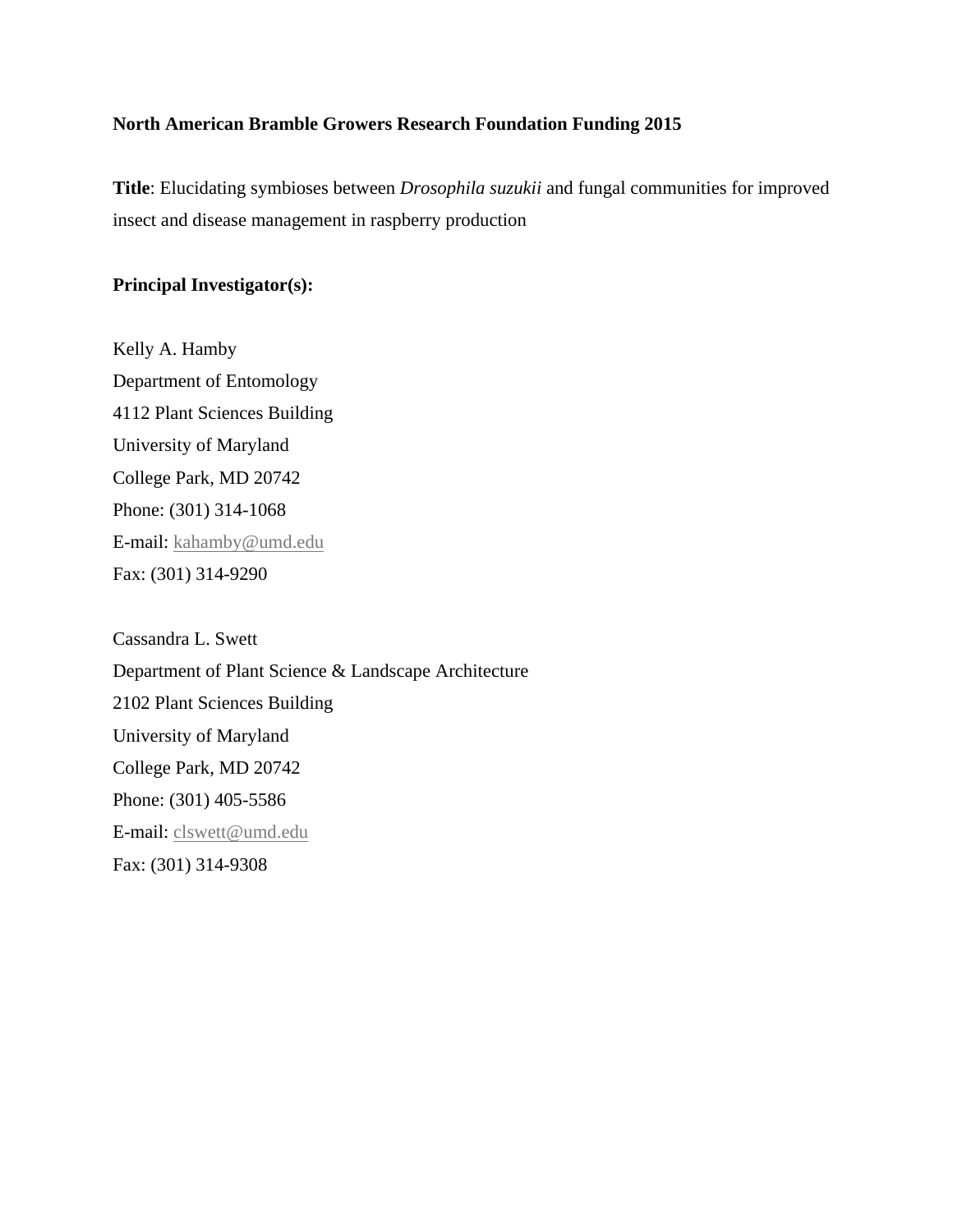### **Rationale:**

In fruit crops, the interaction between frugivorous insects and fungi can alter pest and disease epidemiology, reducing marketable crop yields (Pfeiffer 2012; Biddinger et al. 2014) and in recent years, introduction of fruit pests have coincided with increases in fruit rot disease outbreaks (Pfeiffer 2012; Mustacich 2014). In addition, fungi can influence the immigration and persistence of insect pests; studies of the European grapevine moth suggest that mycophagic larvae feed on fungal hyphae (Mondy et al. 2004) and studies of Tephritid fruit fly-fruit rot interactions indicate that fly attraction is due to volatile host odors produced from rotten fruit (Machota et al. 2013).

However, insect-fungal symbioses are not always mutually beneficial; in some cases, fungal-related volatiles can act as repellents (Davis et al. 2013) resulting in insect preference for healthy over diseased berries (Tasin et al 2011), and some fungi have toxic effects (Trienens et al. 2010). Despite abundant evidence for insect-fungal interactions, the epidemiology of insectfungal synergisms, such as the impacts of insects on disease development and the role of fungi in driving pest outbreaks, are poorly understood aspects of fruit crop production nationally.

Spotted wing drosophila (*Drosophila suzukii*) is a major driver of raspberry and blackberry fruit losses nationally. *Drosophila suzukii* is particularly problematic because females use their saw-like ovipositor to lay eggs in ripe or ripening fruit, instead of in wounded or overripe fruit like other drosophilids (Walsh et al. 2011). Red raspberries (*Rubus idaeus* L.) are particularly attractive host for *D. suzukii* (Bellamy et al. 2013, Burrack et al. 2013), and an estimate from a California economic analysis suggests that revenues could be decreased by 37% if *D. suzukii* is not managed in raspberry production (Goodhue et al. 2011).

Internal feeding by larvae damages fruit and decreases shelf life; in the field, egg laying is thought to facilitate infection by fungal fruit rots (Walsh et al. 2011) and emerging adults may be able to vector pathogens. *Botrytis cinerea* causes grey mold, one of the most economically significant diseases of fall raspberries nation-wide; although, studies of *D. suzukii*-*B. cinerea* interactions are lacking in raspberries (or any other host), European grapevine moth (*Lobesia botrana*) larvae vector *B. cinerea* spores and can facilitate colonization of developing fruit through oviposition wounds (Fermaud and LeMenn 1992).

In addition to *B. cinerea*, several other minor fungal pathogens also cause fruit rot, including *Cladosporium* species, *Colletotrichum* species, and diverse yeasts. Studies in raspberry indicate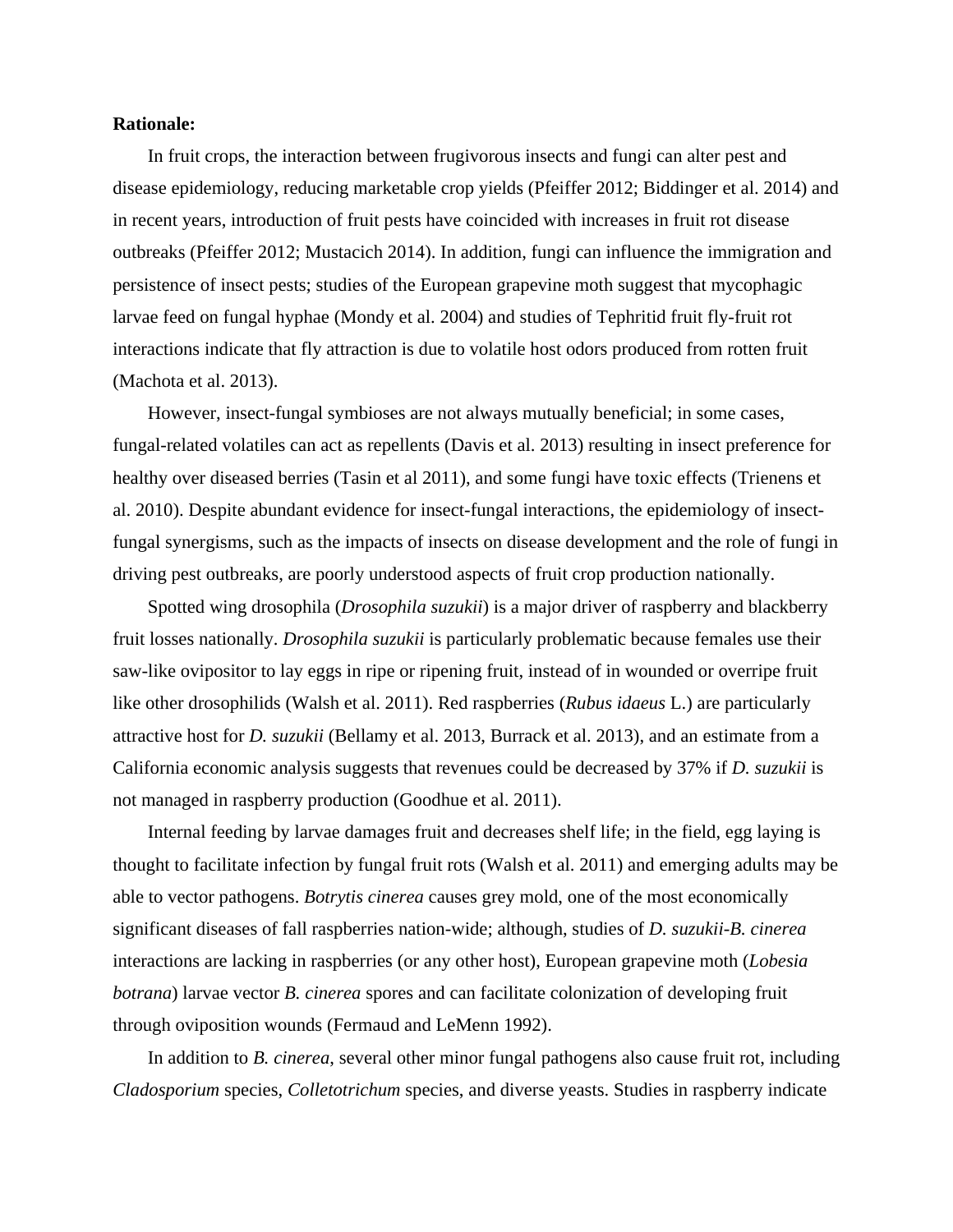that yeasts associated with fruit rots may also be spread by and attractive to *Drosophila* spp*.*  (Chandler et al. 2014, Chandler et al. 2011). For instance, in preliminary two-choice flight tunnel experiments exposing 40 mated female *D. suzukii* to healthy grapes (*Vitis vinifera*, unknown red varietal) and grapes infected with sour bunch rot (caused by species of *Saccharomyces*, *Candida*, and *Hanseniospora*), *D. suzukii* females were strongly attracted to the grapes infected with sour bunch rot relative to the healthy grapes (Bellamy et al., unpublished data).

In addition to studies of plant pathogenic yeasts, analysis of *D. suzukii* microbial ecology, have revealed diverse yeast species residing on the surface of freshly laid *D. suzukii* eggs (Bellamy, unpublished) and studies in other crops indicate that other *Drosophila* spp. both vector (Reuter et al. 2007, Coluccio et al. 2008) and feed upon yeasts (Phaff et al. 1956, Anagnostous et al. 2010). In fact, baker's yeast plays a more important role in *Drosophila melanogaster*  attraction to fruit than the fruit does (Becher et al. 2012). Research suggests that *D. suzukii* larvae and adults also feed upon yeasts, in particular *Hanseniaspora uvarum*, and it very likely that they spread these yeasts throughout their habitat (Hamby et al. 2012). *D. suzukii* females are also attracted to fungal volatiles emitted from yeasts (Schiedler et al. 2015).

Although some fungi are very attractive to adult *D. suzukii*, many others may be repellent. Observations by Hamby indicate that *D. suzukii* larvae do not perform well in fruit with advanced disease symptoms (covered in filamentous fungi or highly desiccated). However, whether larvae can complete a generation in diseased fruit prior to the onset of these advance systems is unknown. It is important to understand whether diseased fruit may contribute to *D. suzukii* pest pressure, because management can be targeted based on this information.

Beyond yeasts interactions, there are very few studies to elucidate the interactions *D. suzukii* has with fungal communities associated with raspberries. Questions in this sphere are various what if any interactions does *D. suzukii* have with fruit rot fungi, including the highly important grey mold pathogen? Can fungal rotted berries be effectively utilized as a food source (e.g. mycophagy) for this insect? To address these and other questions, we proposed to broadly characterize the fungi associated with *D. suzukii*, in raspberry fields. To do this, we took a three pronged approach, to (1) characterized fungal communities associated with *D. suzukii* larvae in the raspberry fields (gut communities) using culture-based analysis, (2) conducted a survey to determine whether incidence and severity of specific fruit rot pathogens and / or secondary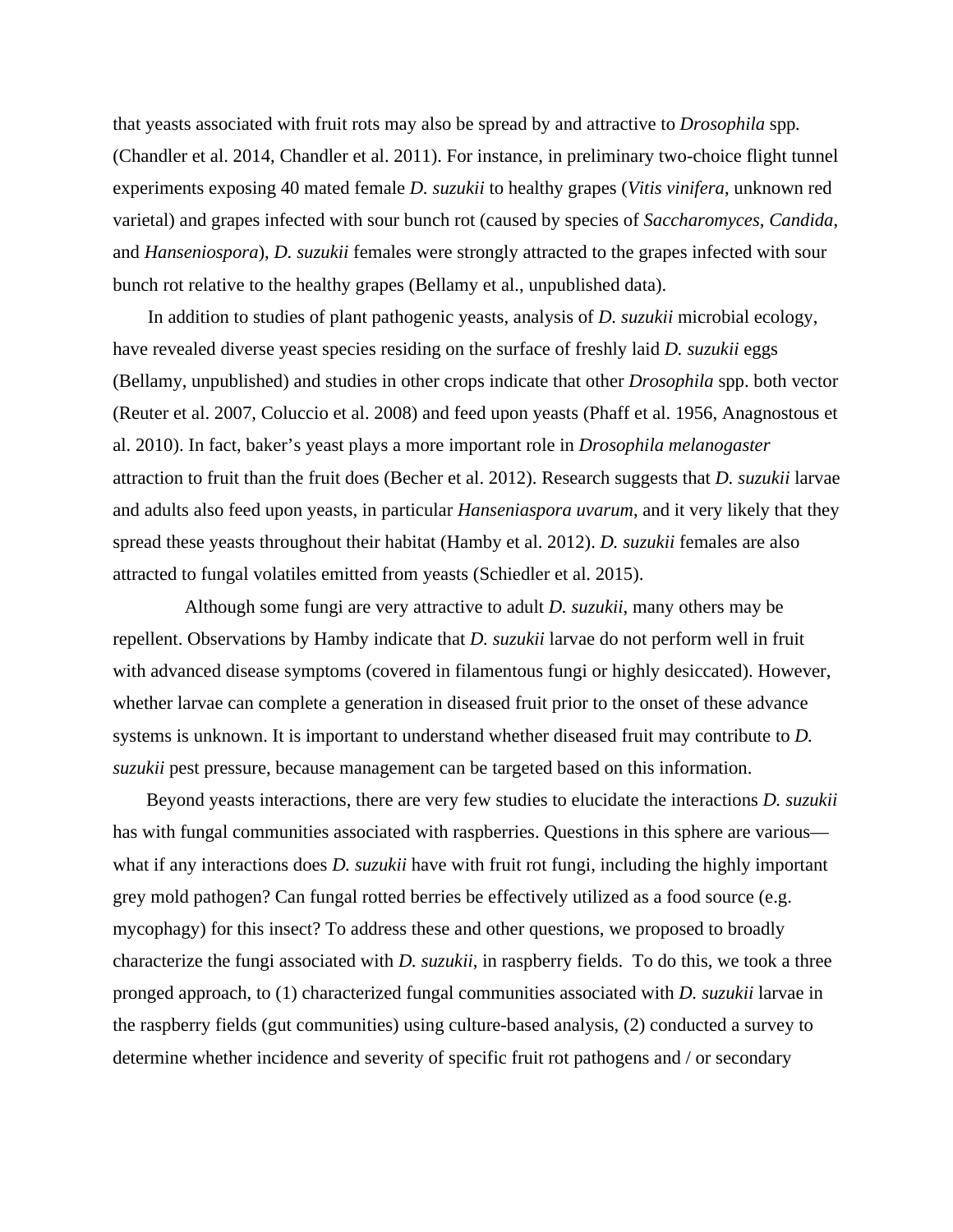yeasts correlate with *D. suzukii* population densities, and (3) evaluated how insects influence disease development when infested with pathogenic fungi in the laboratory.

### **Objectives**:

1. To survey the fungi *D. suzukii* larvae feed upon (and may vector) and the impact *D. suzukii*  infestation has upon fruit microbes.

2. To determine if fruit diseases incidence increases with *D. suzukii* adult and larval populations.

3. Determine whether *D. suzukii* can vector plant pathogenic microbes between fruit.

**Objective 1.** Survey the fungi *D. suzukii* larvae feed upon (and may vector) and the impact *D. suzukii* infestation has upon fruit microbes.

**Methods.** Two central Maryland diversified pick-your-own farms' fall (primocane fruiting) raspberry fields were used for this project. At site one three rows of 'Caroline' were used and at site two three rows of 'Jaclyn' were used. These sites were the source of all raspberries and *D. suzukii* used for this project.

In early August, at least five raspberry clusters composed of hard green raspberries (at least 5 fruit per cluster) were bagged per row at each site (3 rows per site) using nylon mesh 1 gallon paint strainer bags (Mater Craft) securely closed with wire to exclude *D. suzukii*. Bags were redeployed on fresh green raspberry clusters periodically during the season to ensure that uninfested ripe fruit were available when needed. These fruit were confirmed un-infested using larval floatation methods (described in Objective 2) at harvest. At two points during the harvest season (8/17/15 and 9/2/15) market ripe un-infested fruit were sterile collected from within the bag using whirl-pak filter bags. Un-bagged fruit (potentially infested) that was of similar ripeness were also collected using sterile methods for comparison. Fruit were selected that did not visually appear infected with *Botrytis*. Fruit were held in a cooler until they were returned to the laboratory for analysis on the same day. Fruit were macerated (3 replicate bags containing 3-5 individual berries collected from each replicate row for each site were used) within the whirl-pak bags without opening them and then duplicate sterile serial dilutions (1/10, 1/100, 1/1000, 1/10000) were performed on each bag of the juice. These replicate dilute juice suspensions were plated on Rose Bengal chloramphenicol agar (RBCA; prepared according to the manufacturer's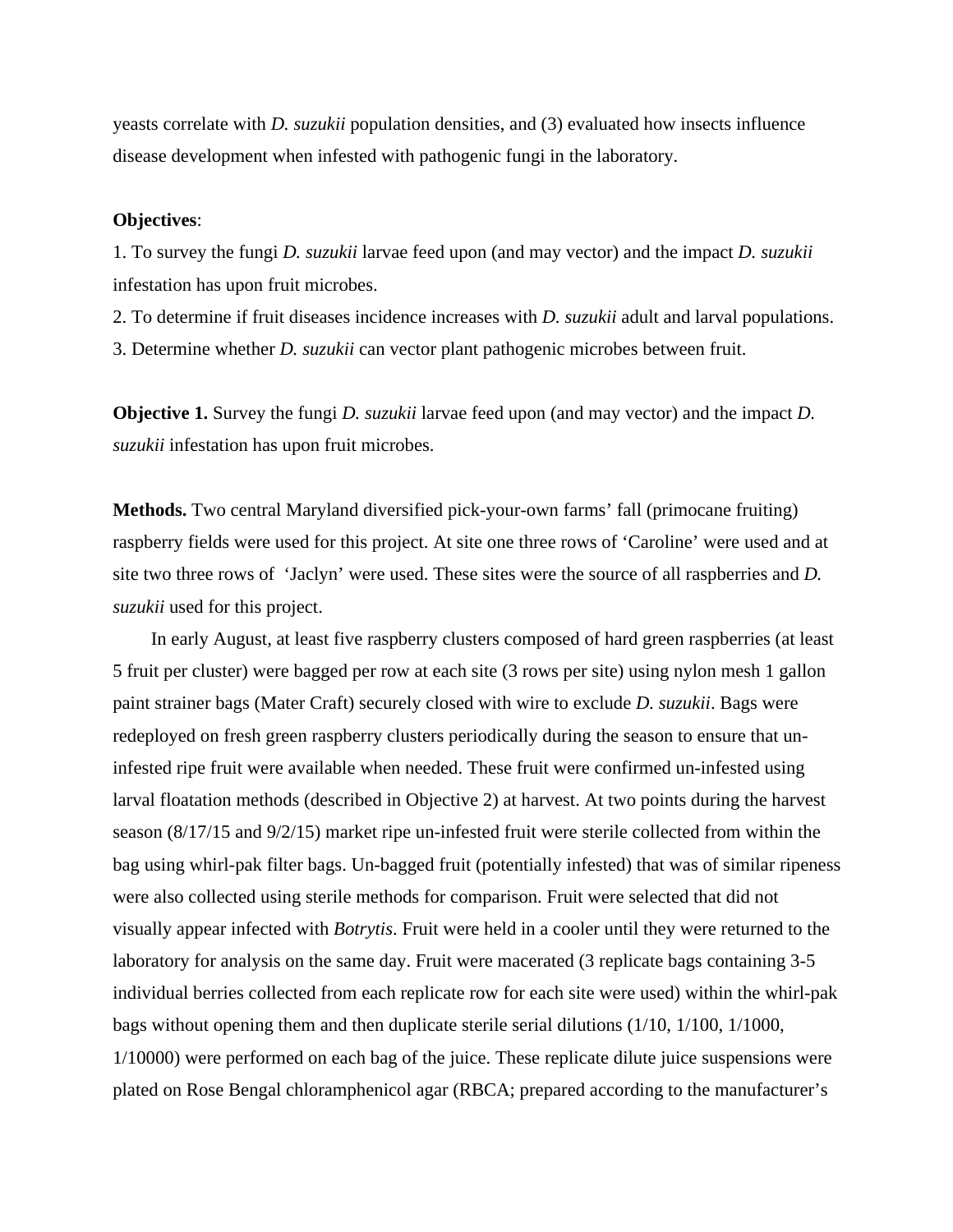instructions; Oxoiod, United Kingdom; semi selective for yeast fungi) and *Botrytis*-selective media to quantify the fungal communities of the fruit juice. Colony forming units per mL fruit juice was calculated by counting the number of fungal colonies that grew on the plates for one dilution (between 20-500 colonies on the plate) per sample. Separate collections of similar fruit from the same clusters chosen for fungal analysis were used to evaluate ripeness and ensure it was similar by evaluating total soluble solids in the form of degrees BRIX using a refractometer (Atago PAL-1 from 0.0%- 53.0% BRIX). *Botrytis* incidence was infrequent (occurred in only 5 replicates) and was therefore not analyzed. Colony forming units data was analyzed for yeasts separately using a generalized linear model using the Fit Model platform of JMP ® Pro 11.0.0 (SAS Institute, Cary, NC) with fixed effects date of collection, site of collection, status (infested or un-infested), and all two-way interaction effects. Data were log transformed to meet the assumption of normality of residual errors assed using a Shapro-Wilk test. Data passed a Levene's test for homoscedasticity.

Infested fruit were returned to the laboratory from each site as available from early August through early October. *Drosophila* larvae  $(2^{nd}$  to  $3^{rd}$  instar) were removed from the fruit using Featherweight forceps (BioQuip, Rancho Dominguez, CA). Forceps were dipped into 95% ethanol and flamed twice in succession and allowed to cool for sterilization. The larva was surface sterilized by submergence in sterile autoclaved distilled water, followed by 70% ethanol, and then a final rinse in sterile autoclaved distilled water and placed in the center of a RBCA plate for 20-45 minutes depending on larval activity. Once a larva began to cross its own trail, it was removed using sterile forceps and placed in standard *Drosophila* medium. Only larvae that successfully eclosed as adult *D. suzukii* were used for this study. For yeast fungi, two colonies of each morphological type were isolated and identified for each RBCA plate. Colonies were serially plated on potato dextrose agar to ensure a pure culture, and then DNA sequencing methods were used to identify the strains. Briefly, the D1/D2 domain of the large (26S rRNA) subunit was amplified using the NL1 and NL4 primers (O'Donnell 1992) and submitted to Genewiz for Sanger sequencing. The rRNA sequences were compared against the NCBI database using the nucleotide Basic Local Alignment Search Tool (BLASTn) for taxonomic identification of the yeast isolates (http://blast.ncbi.nlm.nih.gov). A 98% match or higher to a published yeast species was used to assign species name, anything less was identified solely to genus level. Yeast cultures are cryopreserved in the Hamby lab. Filamentous fungi were pure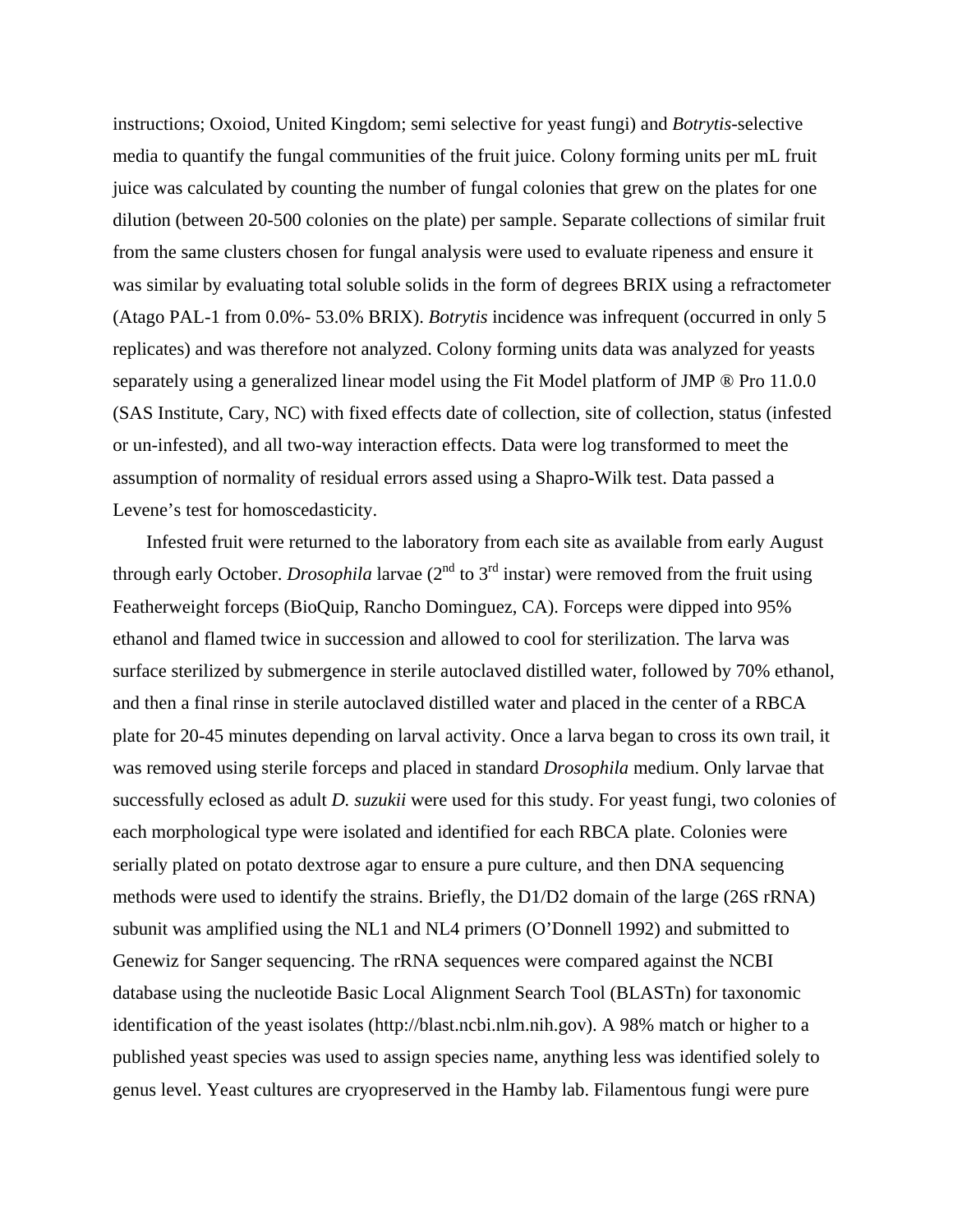cultured with a single hyphal tip and identified to genus based on spore morphology. Species identification of all recovered fungal isolates is currently underway, using DNA sequence analysis.

**Results.** Fruit ripeness was similar for the fruit that were presumed infested (un-bagged) and confirmed un-infested (bagged), therefore we expect the bagging process did not impact the fruit quality. Significantly more yeast colony forming units occurred in the fruit juice at site 1 and in the infested (un-bagged) fruit, and a significant interaction was seen between site of collection and the infestation status of the fruit (Table 1).

**Table 1.** Comparison between infested (un-bagged) and un-infested (bagged) fruit  $(N = 3)$ ripeness and microbial communities (colony forming units (CFU) per mL fruit juice).

|         | Brix sugar content $\pm$ SE |                |                                                                        | Yeast CFU $\pm$ SE <sup>a</sup>                                                            | <b>Botrytis CFU</b> |                   |  |
|---------|-----------------------------|----------------|------------------------------------------------------------------------|--------------------------------------------------------------------------------------------|---------------------|-------------------|--|
|         | Infested                    | Un-infested    | Infested                                                               | Un-infested                                                                                | Infested            | Un-infested       |  |
| Site 1  |                             |                |                                                                        |                                                                                            |                     |                   |  |
| 8/17/15 | $10.7 + 0.2$                | $10.5 + 0.3$   |                                                                        | $6.6 \times 10^6 \pm 3.9 \times 10^6$ $6.1 \times 10^4 \pm 1.4 \times 10^4$                | $0.0 \pm 0.0$       | $833.3 \pm 833.3$ |  |
| 9/2/15  | $10.9 + 0.1$                | $10.0 \pm 0.3$ |                                                                        | $3.0 \times 10^5 \pm 9.0 \times 10^4$ 1.1 x $10^5 \pm 4.6 \times 10^4$ 1741.7 $\pm$ 1103.1 |                     | $8.3 \pm 8.3$     |  |
| Site 2  |                             |                |                                                                        |                                                                                            |                     |                   |  |
| 8/17/15 | $9.1 + 0.3$                 | $9.0 \pm 0.6$  | $2.2 \times 10^4 \pm 3.2 \times 10^4$ 9.0 x $10^4 \pm 3.8 \times 10^4$ |                                                                                            | $0.0 + 0.0$         | $0.0 \pm 0.0$     |  |
| 9/2/15  | $10.3 + 0.4$                | $10.4 + 0.4$   |                                                                        | $5.5 \times 10^4 \pm 7.6 \times 10^3$ $1.6 \times 10^5 \pm 4.4 \times 10^4$                | $167 + 167$         | $8.3 \pm 8.3$     |  |

<sup>a</sup>Overall Model F<sub>6,41</sub> = 11.37, p < 0.0001; Model Effects: Date F<sub>1,41</sub> = 0.007, p = 0.9325; Site F<sub>1,41</sub>  $= 20.16$ , p < 0.0001; Status F<sub>1,41</sub> = 6.11, p = 0.0177; Site\*Date F<sub>1,41</sub> = 8.50, p = 0.0057; Status\*Site  $F_{1,41} = 29.53$ , p = <0.0001; Status\*Date  $F_{1,41} = 3.93$ , p = 0.0543

*Botrytis* occurred at both sites in both infested and un-infested fruit, but overall infection was low in the fruit used for this study. A total of 26 larvae were successfully evaluated for fungal feeding, and 60 unique yeast isolates were identified. *Drosophila* larvae fed upon both yeasts and hyphal fungi, with yeasts occurring much more frequently. As seen in California, *H. uvarum* was the yeast most commonly fed upon by larval *D. suzukii* (Table 2). *Cladosporium* was the dominant hyphal fungus recovered from larval frass, with 24-64% of larvae across the two sites feeding upon it. An average of 2.33-4.18 propagules (spores or hyphal fragments, measured as colony forming units) per larva occurred in these in plate walks (Table 3). *Botrytis*, *Penicillium* and two unknown hyphal species were also recovered from larval frass, at lower frequencies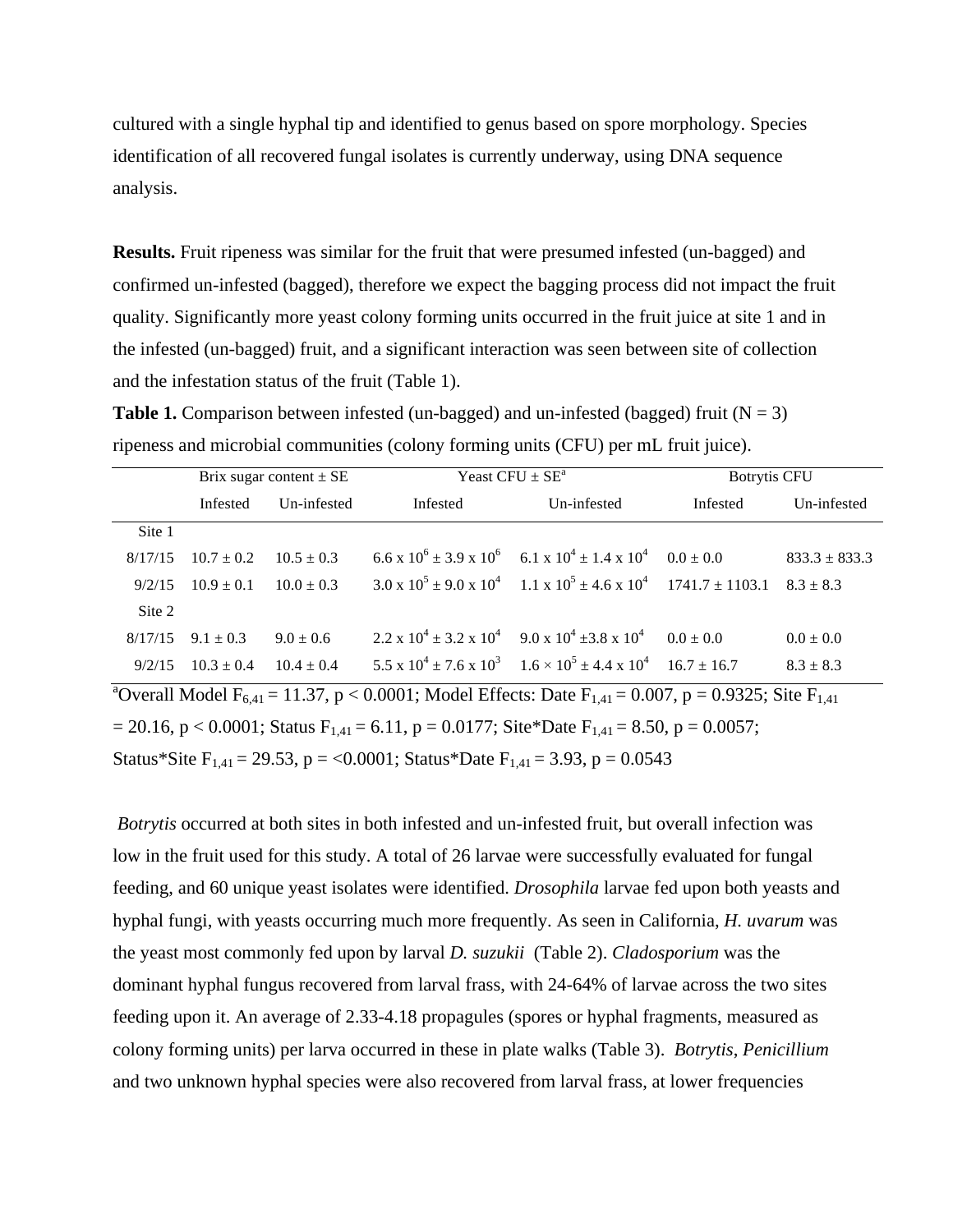(one larvae at one or both sites); where present, frass density ranged between 1 and 2 propagules per plate. To the authors' knowledge, this is the first study to describe *Cladosporium* as a component of the microbial community in SWD larval frass. It is not clear why *Cladosporium* was so common in larval frass, compared to *Botrytis*, which was more common in the field; it is possible that the highly melanized *Cladosporium* spores are more tolerant of antagonistic conditions in the gut. Alternatively, SWD larvae may exhibit a preference for feeding upon *Cladosporium* relative to *Botrytis*.

|                           | Site 1   |                | Site 2   |                | Total          |
|---------------------------|----------|----------------|----------|----------------|----------------|
|                           | $n = 14$ |                | $n = 12$ |                | Isolations     |
| Aureobasidium pullulans   |          | $\overline{0}$ |          | 1              | 1              |
| Candida azyma             |          | 0              |          | 1              | 1              |
| Candida oleophila         |          | 1              |          | 0              | 1              |
| Candida railensis         |          | 1              |          | $\theta$       | 1              |
| Candida sp.               |          | 1              |          | $\Omega$       | 1              |
| Candida zemplinina        |          | $\overline{0}$ |          | $\mathbf{1}$   | 1              |
| Cryptococcus magnus       |          | 1              |          | $\theta$       | 1              |
| Hanseniaspora opuntiae    |          | 6              |          | 1              | 7              |
| Hanseniaspora thailandica |          | 1              |          | $\overline{0}$ | 1              |
| Hanseniaspora uvarum      |          | 12             |          | 12             | 24             |
| Issatchenkia terricola    |          | 4              |          | 1              | 5              |
| Metschnikowia fruticola   |          | 0              |          | 1              | 1              |
| Pichia kluyveri           |          | $\overline{0}$ |          | 3              | 3              |
| Pseudozyma hubeiensis     |          | 1              |          | $\theta$       | 1              |
| Pseudozyma sp.            |          | $\overline{2}$ |          | $\theta$       | $\overline{2}$ |
| Saturnispora diversa      |          | $\theta$       |          | 5              | 5              |
| Wickerhamomyces pijperi   |          | 0              |          | 4              | 4              |

**Table 2.** Fungal species fed upon by larval *D. suzukii* (collected from August to October).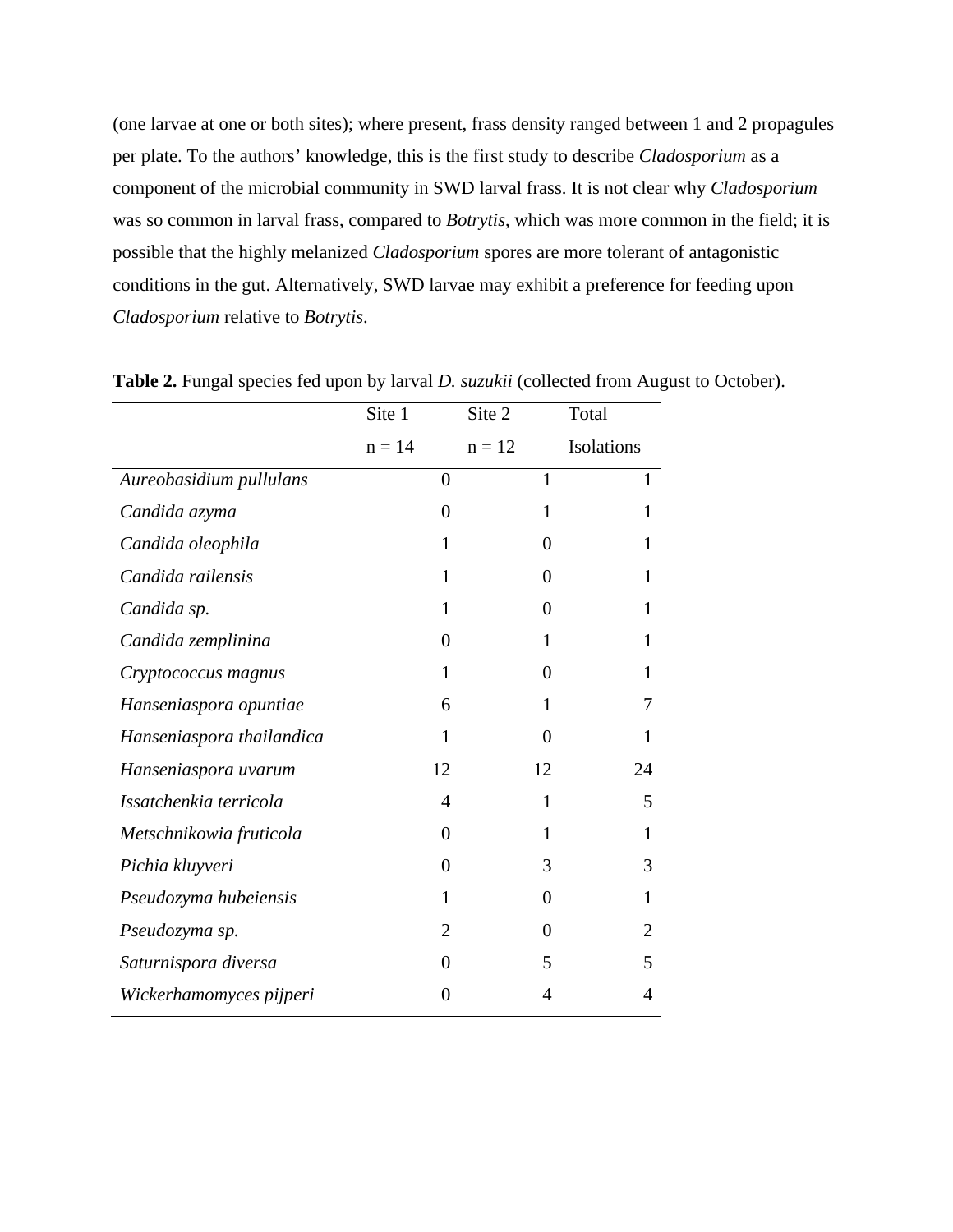|                    | Site 1 $(n=14)$  |                      | Site $2(n=12)$  |                              |  |
|--------------------|------------------|----------------------|-----------------|------------------------------|--|
|                    | Percent of       | CFU <sub>s</sub> per | Percent of      |                              |  |
| Genus <sup>a</sup> | larvae infested  | larvae <sup>b</sup>  | larvae infested | CFUs per larvae <sup>b</sup> |  |
| Cladosporium       | 64%              | 4.18                 | 25%             | 2.33                         |  |
| <i>Botrytis</i>    | 7%               | 1.00                 | $\overline{0}$  | nd                           |  |
| Penicillium        | $\boldsymbol{0}$ | nd                   | 8%              | 1.00                         |  |
| Unknown #1         | 7%               | 1.00                 | 8%              | 2.00                         |  |
| Unknown #2         | 7%               | 1.00                 | $\theta$        | nd                           |  |

**Table 3.** Incidence and intensity of SWD larvae infestation by hyphal fungi at two sites

<sup>a</sup>Identified to genus based on morphological traits

<sup>b</sup>Average number of colony forming units (CFUs) on those plates where the fungus was observed (conditional intensity of infestation); no data (nd) in cases where no larvae were infested.

**Objective 2.** To determine if fruit diseases incidence increases with *D. suzukii* adult and larval populations.

**Methods:** At the same sites described above, fruit disease and *D. suzukii* populations were evaluated. *D. suzukii* adults were monitored every week between July and October 2015 with three Trécé Pherocon® SWD (1 per row at both of the abovementioned sites) traps using apple cider vinegar as a drowning solution. As soon as commercially ripe fruit were available, 10 raspberries (as close to marketable ripeness as possible) were collected per row where adult traps are deployed. Fruit were immediately returned to the lab and larval infestation was evaluated. Berries were crushed and soaked in a sugar-water solution of 950 ml of water mixed with  $\frac{1}{4}$  cup of white cane sugar for approximately 10 minutes to allow the larvae to float. This mixture will was gently agitated and poured through mesh window screen into a series of three sieves with the coarsest at the top and the finest at the bottom  $(2.36 \text{ mm mesh}, 500 \text{ \mu m mesh}, 300 \text{ \mu m mesh})$ 76.2 mm diameter and 50.8 mm height sieves (W.S. Tyler Industrial Group, Mentor, OH). Total *Drosophila* larvae per raspberry sample were counted by inspecting both sides of the sieves under a dissecting microscope.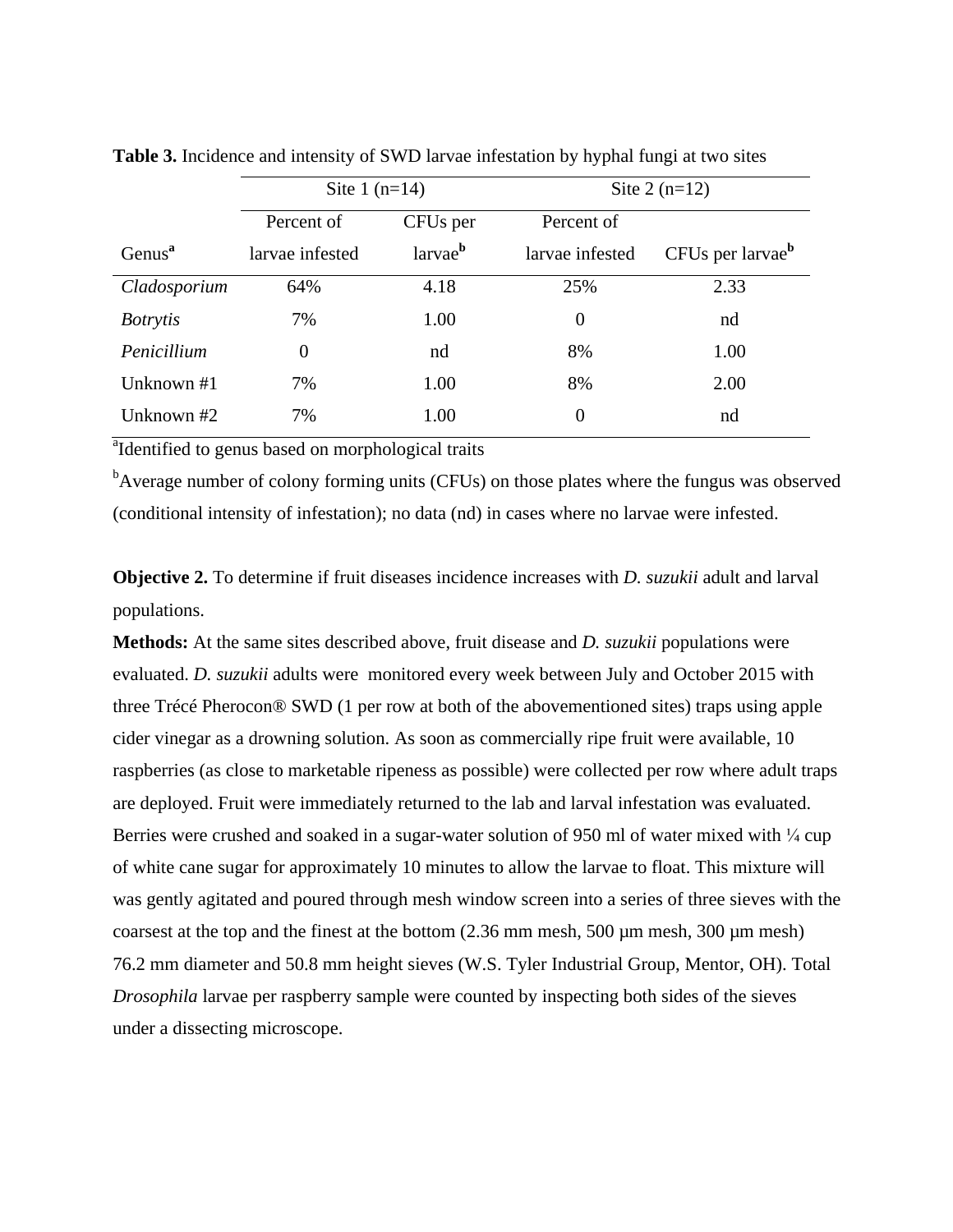

**Figure 1.** Mean plus  $SE(N = 3)$  adults and larval *D*. *suzukii.* A. Site 1 B. Site 2

Incidence and severity of all fruit rot diseases and *D. suzukii* infestations were quantified twice (8/13/15 and 8/28/15) during the fall raspberry harvest for bagged and un-bagged fruit. Bagged fruit rot disease incidence was measured visually as the fruit was collected and fruit were confirmed uninfested by *D. suzukii* by returning the fruit to the lab and using larval flotation methods (described above) on a subsample of 3 fruit per row on each sample date. Because bagged fruit contained a finite number of market ripe fruit at that time point, sample size varied by replicate row for total fruit collected. Forty un-bagged berries per row were randomly selected, and rated for presence of *D. suzukii* larvae, *Botrytis* and *Cladosporium* fruit rots *in situ* on both dates.

**Results:** Site 1 consistently had a higher (orders of magnitude) *D. suzukii* adult and larval population than Site 2, and the population gradually built over the season (Figure 1). There was a weak positive correlation between SWD and fruit rot infested berries for both *Botrytis* fruit rot and *Cladosporium* fruit rot across sites (Figure 2), when comparing un-bagged fruit that were simultaneously evaluated for infestation and rot. Comparing the two sites, *Botrytis* disease incidence was higher at the site with higher SWD populations (Site 1) than the site with lower populations (Site 2), though this may be an effect of variation in pest management practices between the sites (Figure 3). *Cladosporium* levels were similar at the two sites, with slightly higher incidence at Site 2. SWD larvae were present in an average of 60% of *Botrytis*-infected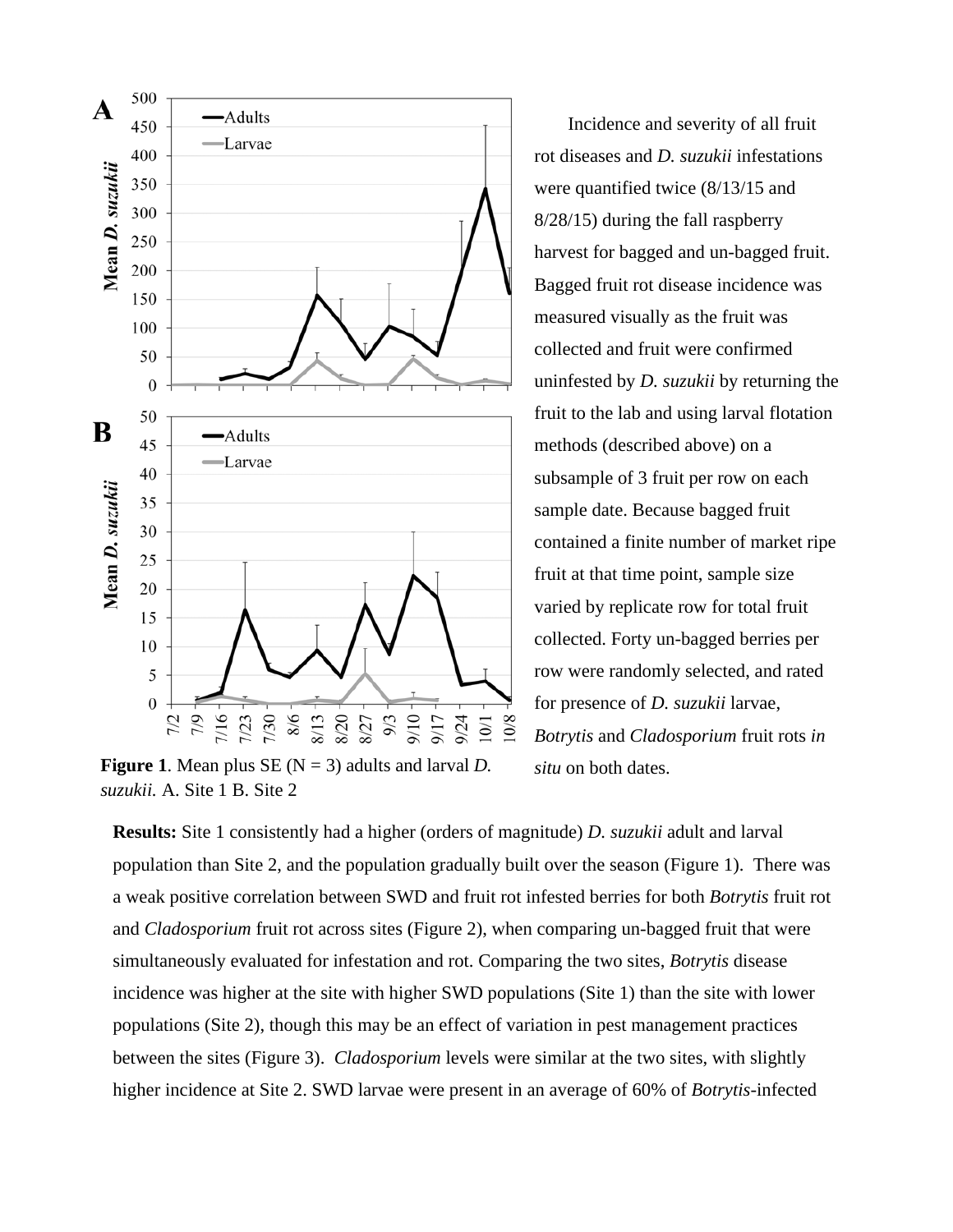

Number of fruit with SWD larvae

Figure 2. Correlation between fruit rot and SWD infestation levels by row, as evaluated by concurrent visual inspection of un-bagged fruit, for the two sites across two dates





berries at Site 1 (*Botrytis* was uncommon at Site 2). At Site 2, SWD were larvae were recovered from 40% of *Cladosporium* infested berries (*Cladosporium* was uncommon at Site 1). These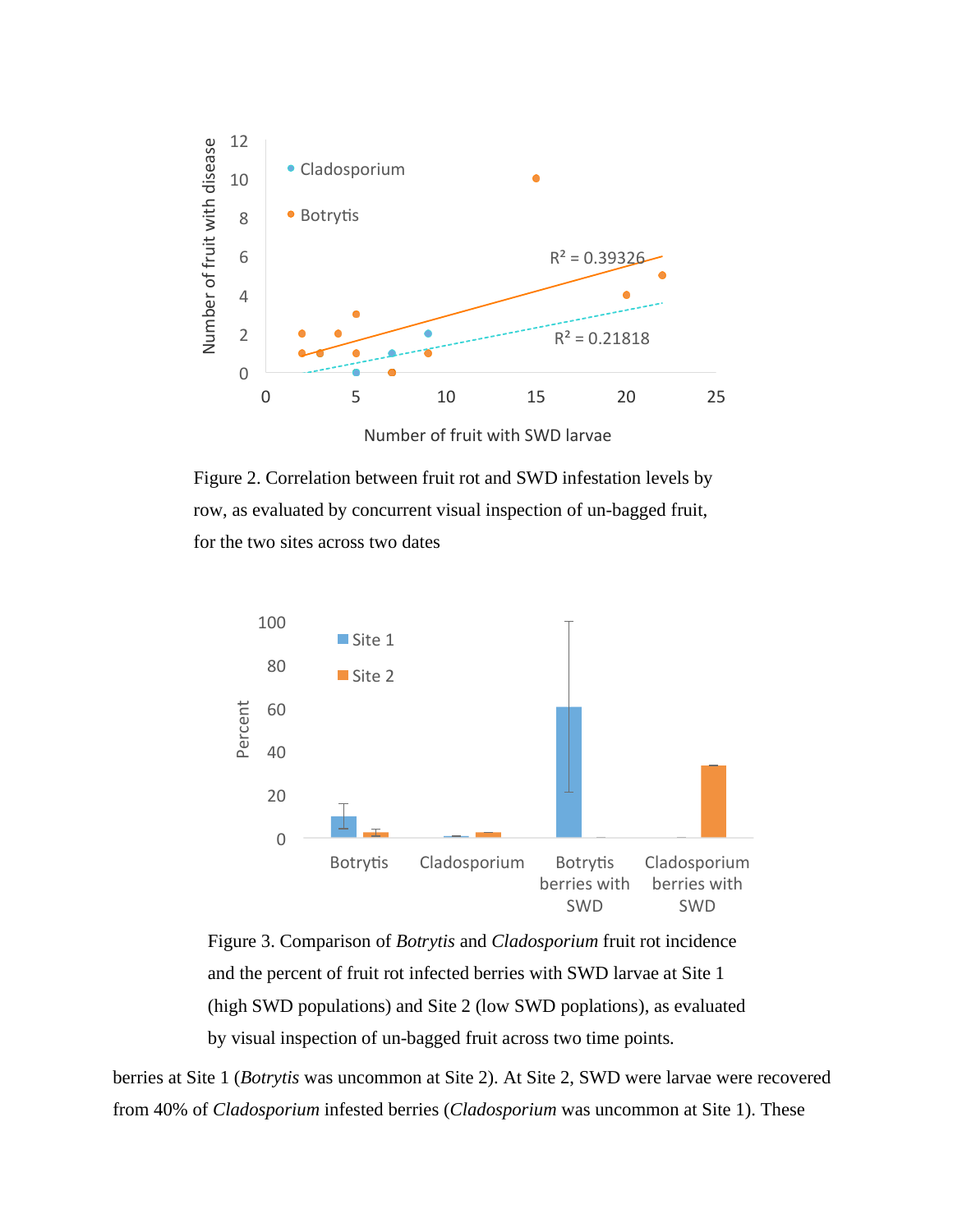analyses demonstrate that SWD can co-occur with both fruit rot fungi, and indicate that SWD may facilitate fruit rot. Data over a second field season, with more repeat measures over time will clarify relationships between these pests in red raspberries.

**Objective 3**. Determine whether *D. suzukii* can vector plant pathogenic microbes between fruit. **Methods:** Un-infested (bagged and confirmed un-infested as described in Objective 1) ripe raspberries exhibited no external fruit rot symptoms were collected from both field sites and used within one day of collection on  $9/4/15$  and  $9/9/15$  for laboratory experiments. Raspberry clusters were placed in floral water picks inside test tube racks and kept cool until use. Sterile Bugdorm cubical (299 cm) cages were covered with plastic sheets (over the mesh portion), lined with clean bench paper on the bottom, and sprayed with sterile autoclaved distilled water to increase internal humidity. Floral water picks were transferred to sterile test tube racks and introduced into the cages to ensure that each treatment received at least five ripe berries (more than five were often present). Treatments included a control where no flies and no spores were introduced to the fruit, *D. suzukii* only where laboratory reared *D. suzukii* (20 males, 20 females) were introduced, and *D. suzukii* (20 males, 20 females) with *Botrytis* spores. After a 24 hour treatment period where the clusters and flies were left at room temperature  $(\sim 73^{\circ}F (23^{\circ}C))$  on the bench top, the fruit clusters were sterilely removed from the cages and inspected to ensure no flies remained. They were then transferred to incubation bags and held at a 63°F (17°C) for 3-5 days before incidence of *Botrytis* and *Cladosporium*, as well as other post-harvest fruit rots were evaluated. Treatments were replicated two times for each site.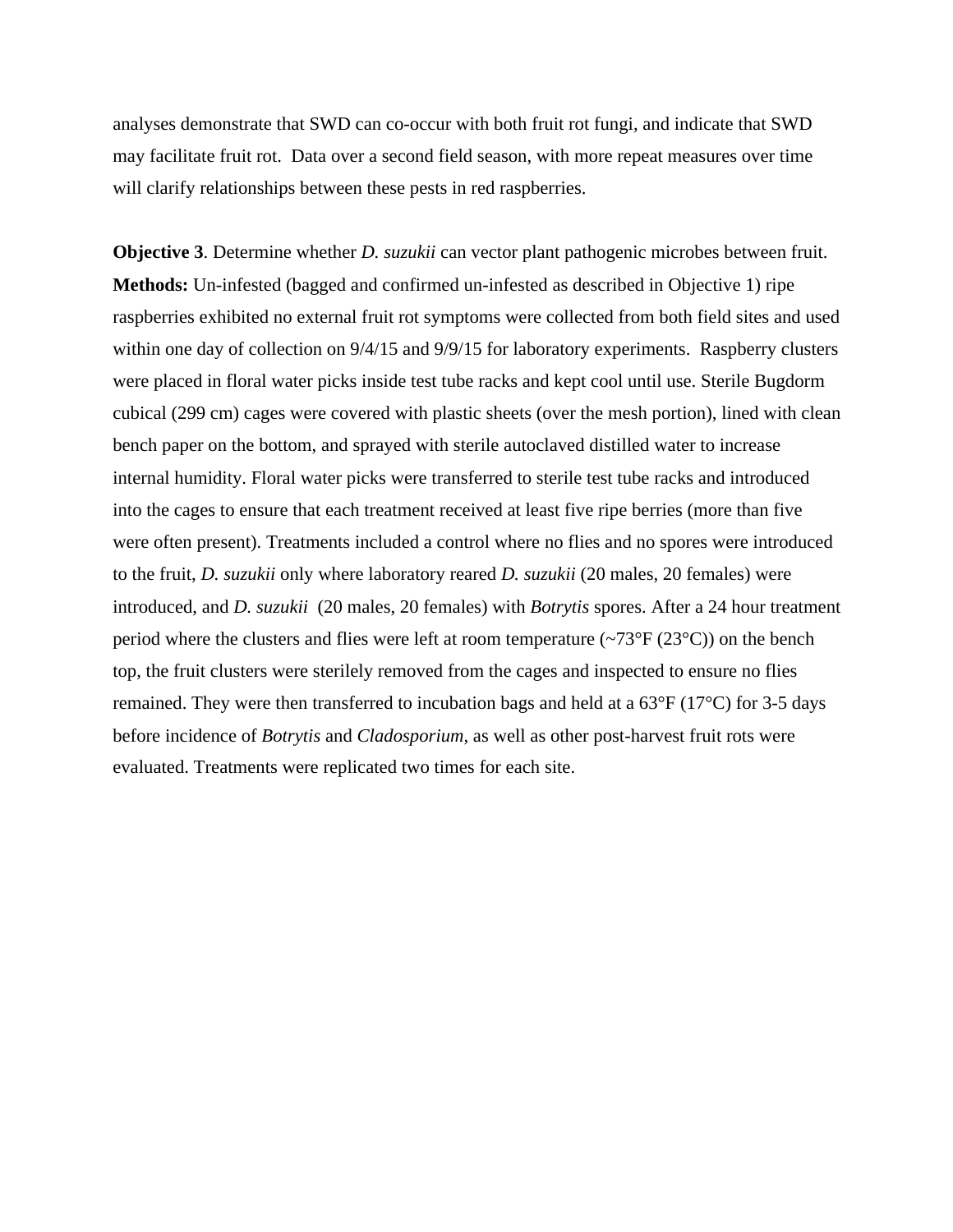**Results:** Flies exposed to *Botrytis* spores increased the number of *Botrytis* infected fruit in our laboratory studies relative to fruit that were not exposed to flies carrying spores (Figure 4).



**Figure 4.** Mean  $\pm$  SE (N = 2) proportion of fruit infected with *Botrytis* fruit rot for each laboratory treatment for each site.



**Figure 5.** Mean  $\pm$  SE (N = 2) proportion of fruit infected with *Cladosporium* fruit rot for each laboratory treatment for each site.

However, we do not know if the number of spores the laboratory flies were carrying would be similar to the spore exposure of flies in the field, nor do we know if flies in the field would visit un-infected fruit within 24 hours of spore exposure. Therefore, this laboratory experiment is a worst-case scenario. Site 2 had a much higher background level of *Botrytis*, probably due to infections that occurred during flowering. Interestingly, the introduction of laboratory flies and subsequent wounding of the field collected fruit by flies increased the number of fruit that were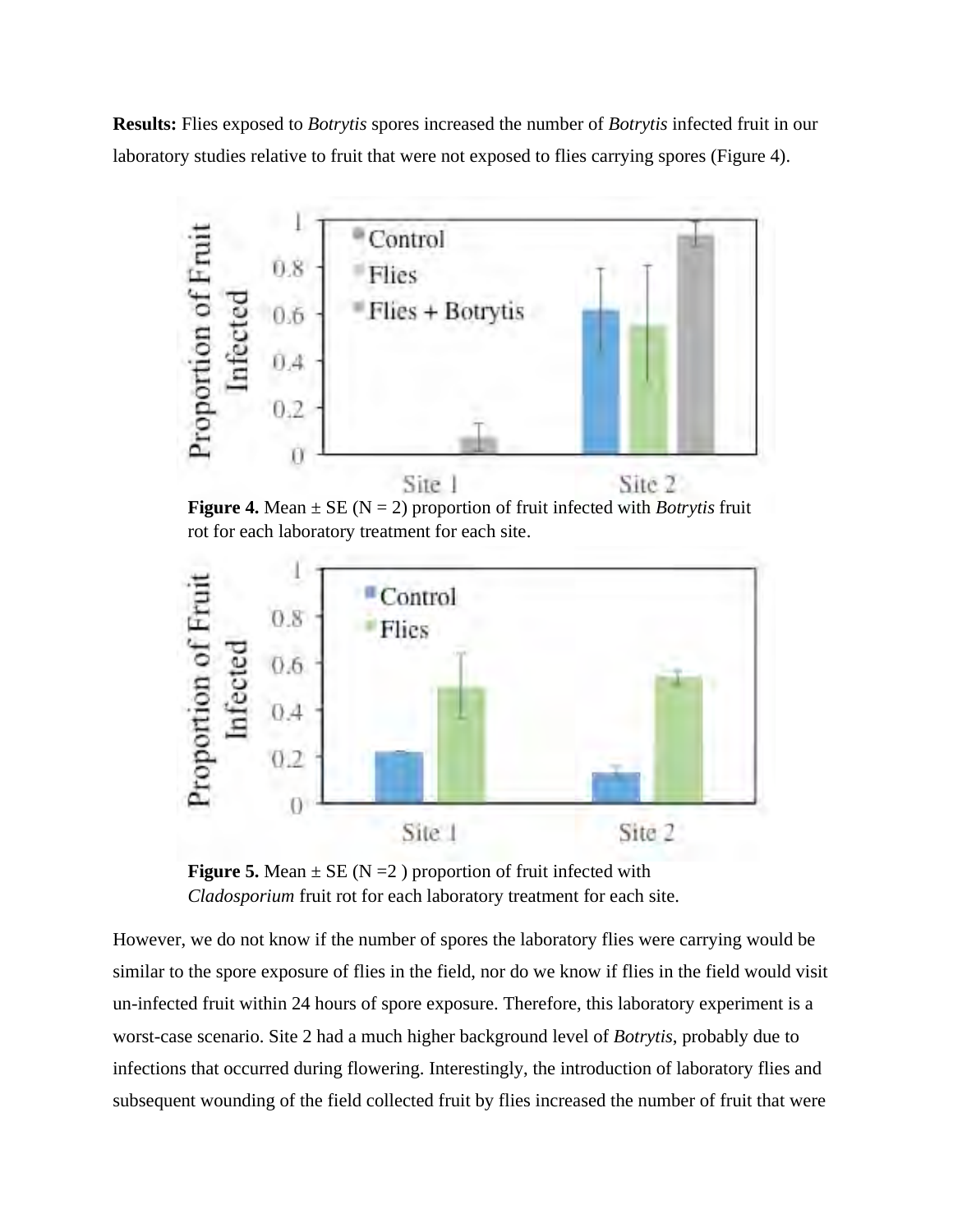infected with *Cladosporium* fruit rot at both sites (Figure 5). Therefore, it is likely these fruit carried latent *Cladosporium* infections that better developed into rot after the flies wounded the fruit.

**Discussion:** Spotted wing drosophila, *D. suzukii*, and fruit rot pathogens occur together in Mid-Atlantic fall red raspberry fields, and are likely impacting one another. However, we are just scratching the surface of these potential impacts with the preliminary laboratory and field studies that were conducted with NABG-RF research funds in 2015. *D. suzukii* larvae are feeding upon yeasts and hyphal fungi in Mid-Atlantic fall red raspberries and are impacting the microbial communities of these fruit. We have confirmed that *D. suzukii* is associated with both *B. cinerea* and *Cladosporium* infected berries, and that wounds can increase incidence of *Cladosporium*  under controlled laboatory conditions. *Cladosporium* is not typically observed as a pre-harvest pathogen--disease development of this wound-faciliated pathogen in the field may primarily be a result of feeding activity of *D. suzukii*. We also observed that if flies are exposed to *Botrytis*  spores they may be able to transport them to healthy fruit and initiate *Botrytis* infections. Do these larvae later die when the fruit rot infection advances (the fungus covers the fruit entirely), or do they finish development before the infection progresses and emerge successfully? If these flies successfully emerge, will they then carry spores to other fruit that are not exhibiting disease symptoms? Does *D. suzukii* interact with all fruit rot pathogens similarly, or are there differences in fungal physiology and host interactions that influence this association? If *D. suzukii* are important to the development of fruit rot, this may mean that (1) the disease is less severe in early season raspberries that are less affected by the flies and (2) controlling *D. suzukii* could help to minimize pre-and post harvest losses from fruit rots. Second year data will help clarify these relationships.

#### **Literature cited:**

- **Biddinger, D., Joshi, Nk.K, Ellis, K., Bulter, B., Donovall, L., and K. Demchak.2014.** A cooperative survey of the spotted wing drosophila and other invasive flies in various Pennsylvania and Maryland fruit crops. Pennsylvania Fruit News 94:52-58.
- **Becher, P.G., Flick, G., Rozpędowska, E., Schmidt, A., Hagman, A., Lebreton, S., Larsson, M.C., Hansson, B.S., Piškur, J., Witzgall, P., and M. Bengtsson. 2012.** Yeast, not fruit volatiles mediate *Drosophila* oviposition and development. Functional Ecol. 26:822-828.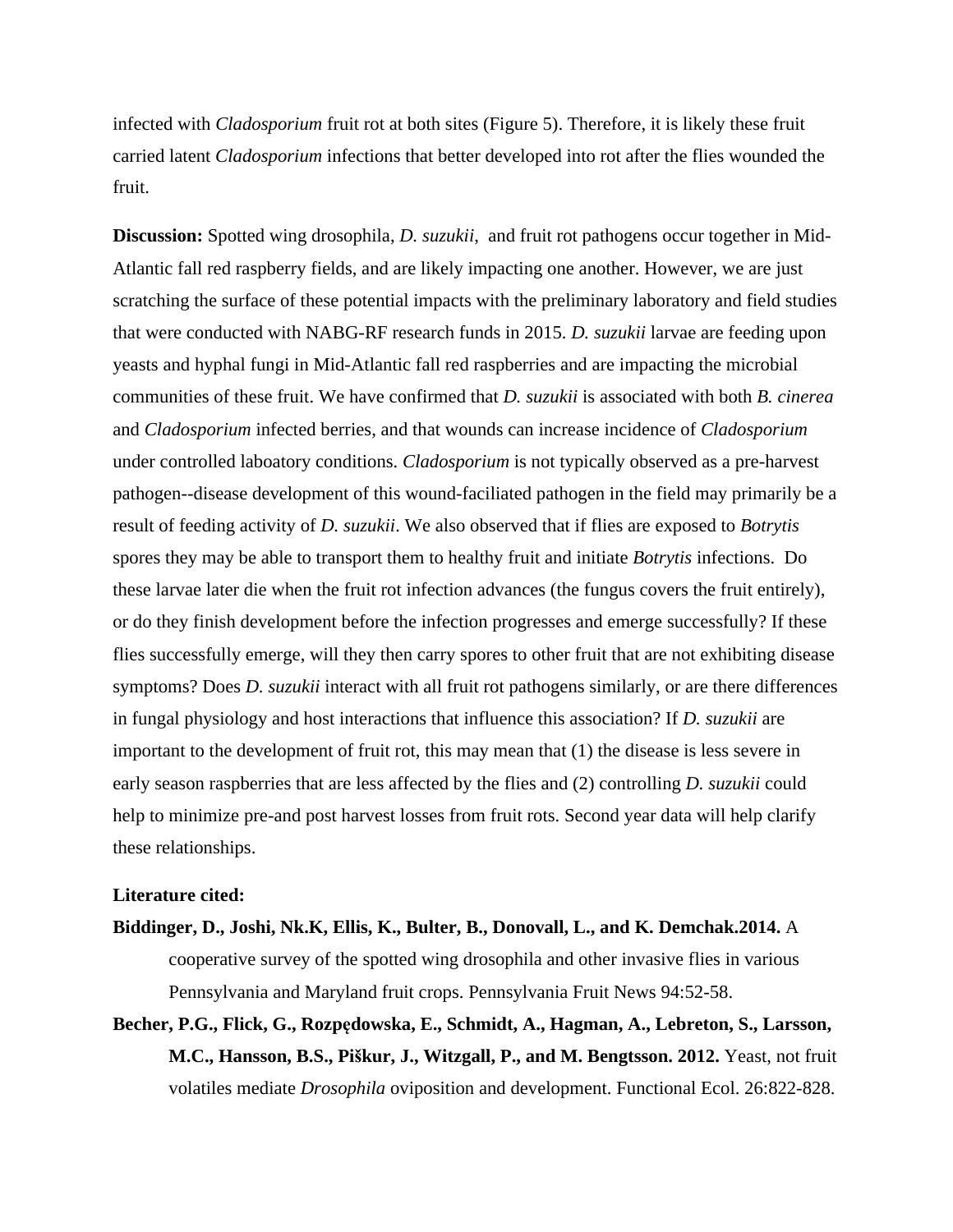- **Bellamy, D.E., Sisterson, M.S., and S.S. Walse. 2013**. Quantifying host potentials: Indexing postharvest fresh fruits for spotted wing drosophila, *Drosophila suzukii*. PLoS ONE 8(4): e61227. doi:10.1371/journal.pone.0061227
- **Chandler, J.A., James, P.M., Jospin, G., and J.M. Lang. 2014.** The bacterial communities of *Drosophila suzukii* collected from undamaged cherries. PeerJ. DOI: 10.7717/peerj.474
- **Chandler, J.A., Lang, J.M., Bhatnagar, S., Eisen, J.A., and A. Kopp. 2011.** Bacterial communities of diverse *Drosophila* species: ecological contextof a host-microbe model system. PLoS Genetics DOI: 10.1371/journal.pgen.1002272
- **Davis, T.S., Crippen, T.L., Hofstetter, R.W., and J.K. Tomberlin. 2013.** Microbial volatile emissions as insect semiochemcials. J. chem.. Ecol. 39:840-859.
- **Fermaud M., Menn R.I. and Le Menn R. 1992**. Transmission of *Botrytis cinerea* to grapes by grape berry moth larvae. Phytopathology 82: 1393-1398
- **Goodhue, R.E., Bolda, M., Farnsworth, D., Williams, J.C., and F.G. Zalom. 2011.** Spottedwing drosophila infestation of California strawberries and raspberries: economic analysis of potential revenue losses and control costs. Pest Manag. Sci. 67: 1396-1402.
- **Hamby, K.A., Hernández, A., Boundy-Mills, K., and F.G. Zalom. 2012.**Yeast associations of spotted wing drosophila (*Drosophila suzukii,* Diptera: Drosophilidae) in cherries and raspberries. Appl. Environ. Microbiol. 78(14): 4869-4873.
- **Lee, J.C., Bruck, D.J., Curry, H., Edwards, D., Haviland, D.R., Van Steenwyk, R.A., and B.M. Yorgey. 2011.** The susceptibility of small fruits and cherries to the spotted-wing drosophila, *Drosophila suzukii*. Pest Manag. Sci. 67: 1358-1367.
- **Machota Jr., R., Bortoli, L.C., Botton, M., and A.D. Grützmacher. 2013.** Fungi that cause rot in bunches of grape identified in adult fruit flies (*Anastrepha fraterculus*) (Diptera: Tephritidae). Chil. J. of Ag. Res. 73 (2): 196-201.
- Mondy, N., and M.F. Corio-Costet. 2004. Feeding insects with a phytopathogenic fungus influences their diapause and population dynamics. *Ecol. Entomol.* 29: 711–717.
- **Mustachich, S. 2014.** Bordeaux Vineyards Threatened By New Pest. Wine News, Sept 26
- **Pfeiffer, D. 2012.** Spotted Wing Drosophila in Virginia Vineyards. Grape Press Vol 28: 3.
- **Scheidler, N.H., Liu, C., Hamby, K.A., Zalom, F.G., and Z. Syed. 2015.** Volatile codes: correlation of olfactory signals and reception in *Drosophila*-yeast chemical communication. Scientific Reports 5:14059.